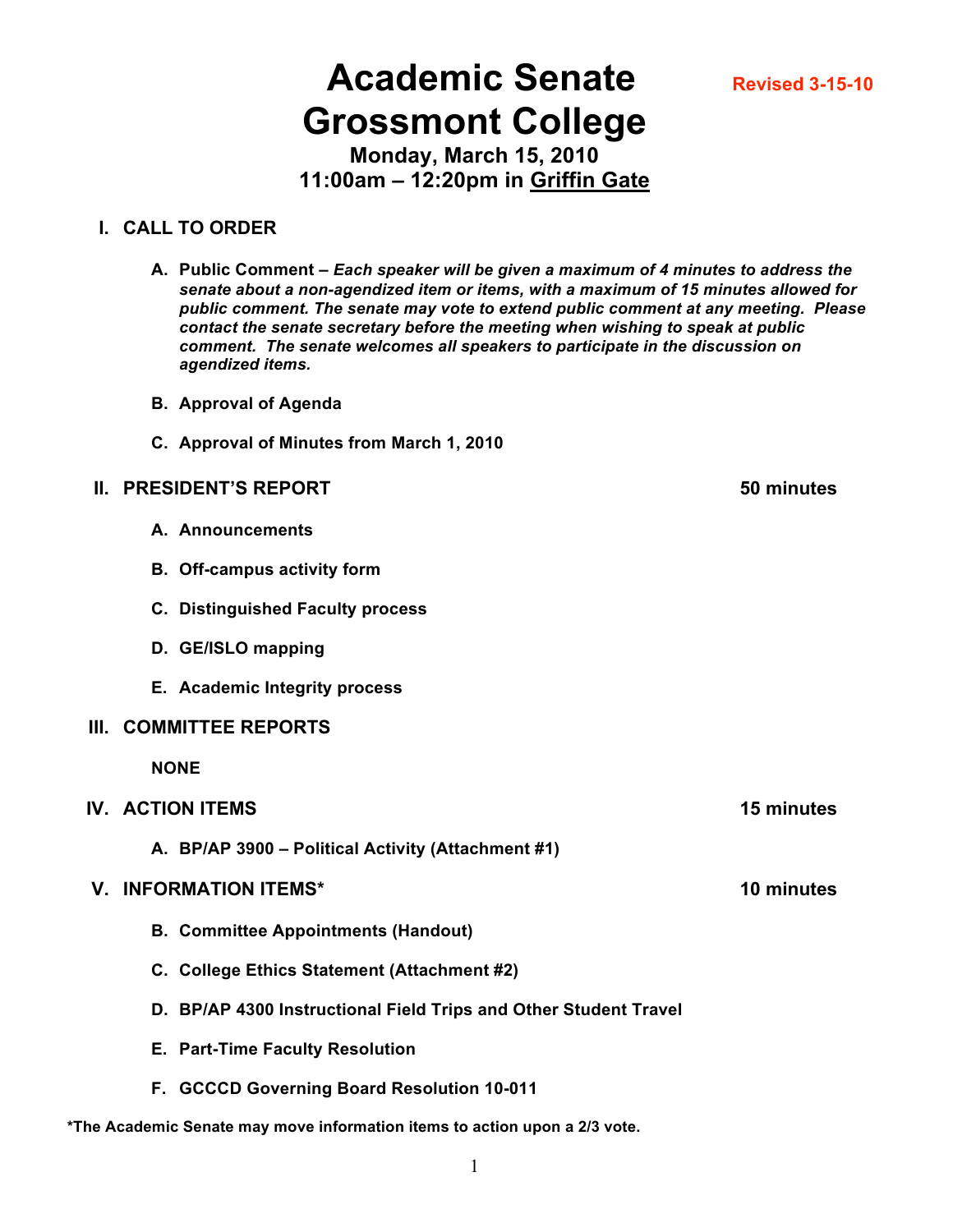## **Academic Senate Grossmont College**

#### **Minutes of the Academic Senate – March 1, 2010**

#### **MEETING ATTENDANCE:**

| X | Chris Hill (President)                | X        | Diane Mayne-Stafford (CSIS)               |                           | Dan Clauss/Karen Caires (Exer Sci/Well) |
|---|---------------------------------------|----------|-------------------------------------------|---------------------------|-----------------------------------------|
|   | P.J. Ortmeier (AOJ)                   | X        | Ronald Norman (CSIS)                      |                           | Larry Larsen (Exer Sci/Well)            |
|   | Lance Parr (AOJ)                      |          | Bonnie Schmiege (Counseling)              | x                         | Antonio Crespo (Foreign Lang)           |
| х | Tina Young (AOJ)                      | Х        | Mary Rider (Counseling)                   | X                         | Virginia Young (Foreign Lang)           |
| X | Jennifer Carmean (ASL)                |          | Cruz Cerda (Counseling)                   | X                         | Robert Henry (History)                  |
|   | Jamie Gould (ASL)                     |          | Danny Martinez (Cross Cult Stud)          | $\times$                  | Devon Atchison (History-Sen Officer)    |
|   | Jim Wilsterman (Art)                  |          | Joe Orate (Culinary Arts)                 | X                         | Angela Feres (History)                  |
| х | Gareth Davies-Morris (Art)            |          | James Foran (Culinary Arts)               | X                         | Priscilla Rogers (Inter Bus)            |
| X | Jennifer Bennett (Art)                |          | Kathy Meyer (Dance) -Fall                 | X                         | Patty Morrison (Library)                |
| X | Malia Serrano (Art)                   | X        | David Mullen (Dance) - Spring             | X                         | Jenny VandenEynden (Math)               |
| X | Israel Cardona (Behav Sci)            | X        | George Gastil (P/T Senate Officer @large) | X                         | Susan Working (Math)                    |
| X | Gregg Robinson (Behav Sci)            | X        | David Milroy (Divisional Senator AHLGC)   | X                         | Ray Funk (Math)                         |
|   | Rebekah Wanic (Behav Sci)             |          | Eric Lund (Divisional Senator CTE/WD)     | X                         | Arturo Millan (Math)                    |
|   | Richard Unis (Behav Sci)              |          | Kirin Farquar (Divisional Senator ESBS)   |                           | Shawn Hicks (Math)                      |
|   | Virginia Dudley (Bio Sci)             |          | Carla Sotelo (Divisional Senator LR)      | X                         | Evan Wirig (Media Comm)                 |
| х | Michael Golden (Bio Sci)              | X        | Lee Johnson (Divisional Senator)          |                           | William Snead (Media Comm)              |
| X | Michele Perchez (Bio Sci)             |          | Jane Nolan (DSPS)                         |                           | Derek Cannon (Music)                    |
| X | Brian Keliher (Bus Admin)             | X        | Carl Fielden (DSPS)                       |                           | Paul Kurokawa (Music)                   |
|   | Nate Scharff (Bus Admin)              | X        | Gary Jacobson (Earth Sci)                 |                           | Steve Baker (Music)                     |
| X | Linda Snider (BOT)                    |          | Judd Curran (Earth Sci)                   |                           | Joy Zozuk (Nursing) Diane Hellar        |
|   | Barb Gillespie (BOT)                  | X        | Oralee Holder (English)                   | X                         | Diane Gottschalk (Nursing)              |
|   | Andy Biondo (CVT)                     | X        | Adelle Schmitt (English)                  |                           | Sharon Sykora (Nursing)                 |
| х | Don Ridaway (CVT)                     |          | Joan Ahrens (English)                     |                           | Christine Vicino (Occ Therapy)          |
| X | Jeff Lehman(Chemistry-Senate Officer) |          | Lisa Ledri-Aguilar (English)              | X                         | June Yang (Phil/ Rel Studies)           |
|   | Cary Willard (Chemistry)              | X        | Sue Jensen (English)                      |                           | Bill Hoaglin (Phil/ Rel Studies)        |
|   | Martin Larter (Chemistry)             | X        | Chuck Passentino (ESL)                    | X                         | Ross Cohen (Physics)                    |
| х | Diana Vance (Chemistry)               |          | Nancy Herzfeld-Pipkin (ESL)               | X                         | Stephanie Plante (Physics, Astr. Ph Sc) |
| X | Sheridan DeWolf (Child Dev)           | X        | Barbara Loveless(ESL)                     | X                         | Shahrokh Shahrokhi (Polit Economy)      |
| X | Claudia Flores (Child Dev)            | X        | Jim Tolbert (EOPS)                        | X                         | Scott McGann (Polit Economy)            |
| X | Joel Castellaw (Comm)                 | $\times$ | Sylvia Montejano (EOPS)                   | X                         | Lorenda Seibold-Phalan (Resp Ther)      |
| х | Jade Solan (Comm)                     | X        | Laura Sim (Exer Sci/Well-Sen Officer      |                           | Barry Winn (Resp Ther)                  |
|   | Victoria Curran (Comm)                |          | Jamie Ivers                               | $\boldsymbol{\mathsf{x}}$ | Craig Everett (Theatre Arts)            |
| X | Janet Gelb (CSIS)                     | X        | Jim Symington (Exer Sci/Well)             |                           | Beth Duggan                             |

#### **GUESTS**:

- Janet Castanos, Acting VP Academic Affairs<br>• Sue Gonda, Acting Dean English, Social an
- Sue Gonda, Acting Dean English, Social and Behavioral Sciences
- Beth Smith, Math Department Faculty; Treasurer, ASCCC
- Sunita Cooke, President Grossmont College<br>• Tim Flood, Vice President Administrative Serv
- Tim Flood, Vice President Administrative Services

#### **RECORDER**: Rochelle Weiser

#### **I. CALL TO ORDER (11:05)**

#### **A. Public Comment**

#### Gregg Robinson:

Greg announced a series of events taking place on March 4, 2010 here at Grossmont College (GC) as well as across the county and across the state. The student organizers are asking for the support of faculty and everyone involved in education. On the GC campus there will be a "teach out" from 8:00am – 12:00pm regarding the impact of cuts on education and students, as well as a rally at 12:30 in the main quad. Gregg asked faculty to please support the events at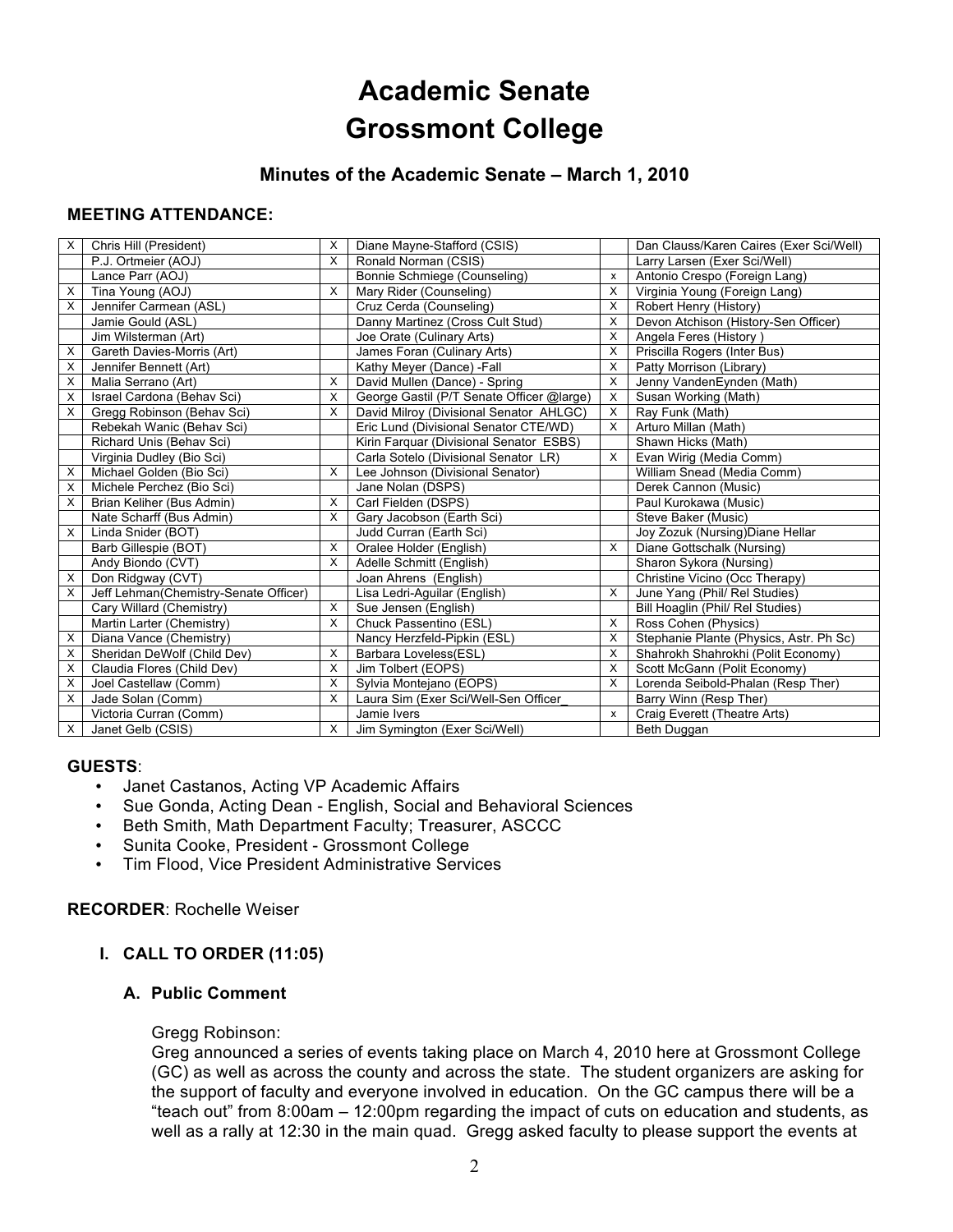the GC campus; to bring their students and themselves to the activities to show their support . Greg also asked for support of the rally and march taking place in protest of education cuts. The rally will begin at 3:00pm in Balboa Park then supporters will march to the Governor's San Diego office.

#### **B. Approval of Agenda**

A motion was made to approve the day's agenda. M/S/U Wirig/Atchinson

**C. Approval of Minutes from February 1, 2010 and February 8, 2010** A motion was made to approve the minutes both previous meetings. M/S/U Sim/Wirig

#### **II. PRESIDENT'S REPORT**

#### **A. Announcements**

Chris began by previewing some of the items on the day's agenda; noting that a large part of the meeting would be informational in regards to the current fiscal situation followed by a brainstorming session.

#### **B. Senate Officer Replacement**

Chris reviewed the discussion from the previous meeting regarding Sue Gonda's appointment as acting Dean for English, Social and Behavioral Sciences, the vacancy in the Senate's Vice President's position this created and the discussion of a replacement candidate. The consensus of that discussion was to have a current officer move to the Vice President position and elect a replacement officer; Jeff Lehman had volunteered to serve as Temporary Vice President.

A motion was made to elect Jeff Lehman as temporary Vice President of the Academic Senate. M/S/U Passentino/Wirig

Chris then announced the candidates for the temporary Senate Officer Position; Angela Feres and Jennifer Bennett. Chris thanked both candidates for their interest; she then asked if there were any other interested candidates. Chris then distributed ballots for voting. Each candidate had an opportunity to introduce themselves and their experience. Ballots were collected to be counted at the end of the meeting.

#### **C. Understanding our Fiscal Situation-Guests: Sunny Cooke and Tim Flood**

Chris asked that the senators give their upmost attention to the presentations that Tim and Sunny were to present as it is very important that everyone have an understanding of the fiscal situation and be a part of bringing about solutions. Chris then asked the Senators to please pay attention to the presentation and to write down questions for a "question/answer" session at the end of the presentation. Chris also noted that conversations regarding proposed solutions will be taking place with department chairs and coordinators and that faculty will be a big part of that conversation, so senators need to be able to pass the information to their constituents. Oralee noted that Tim would also be at the chairs and coordinators meeting on Monday, March  $8<sup>th</sup>$ . She suggested that those senators who are also chairs and coordinators may want to take notes for questions pertaining to the chairs and coordinators for Monday's meeting.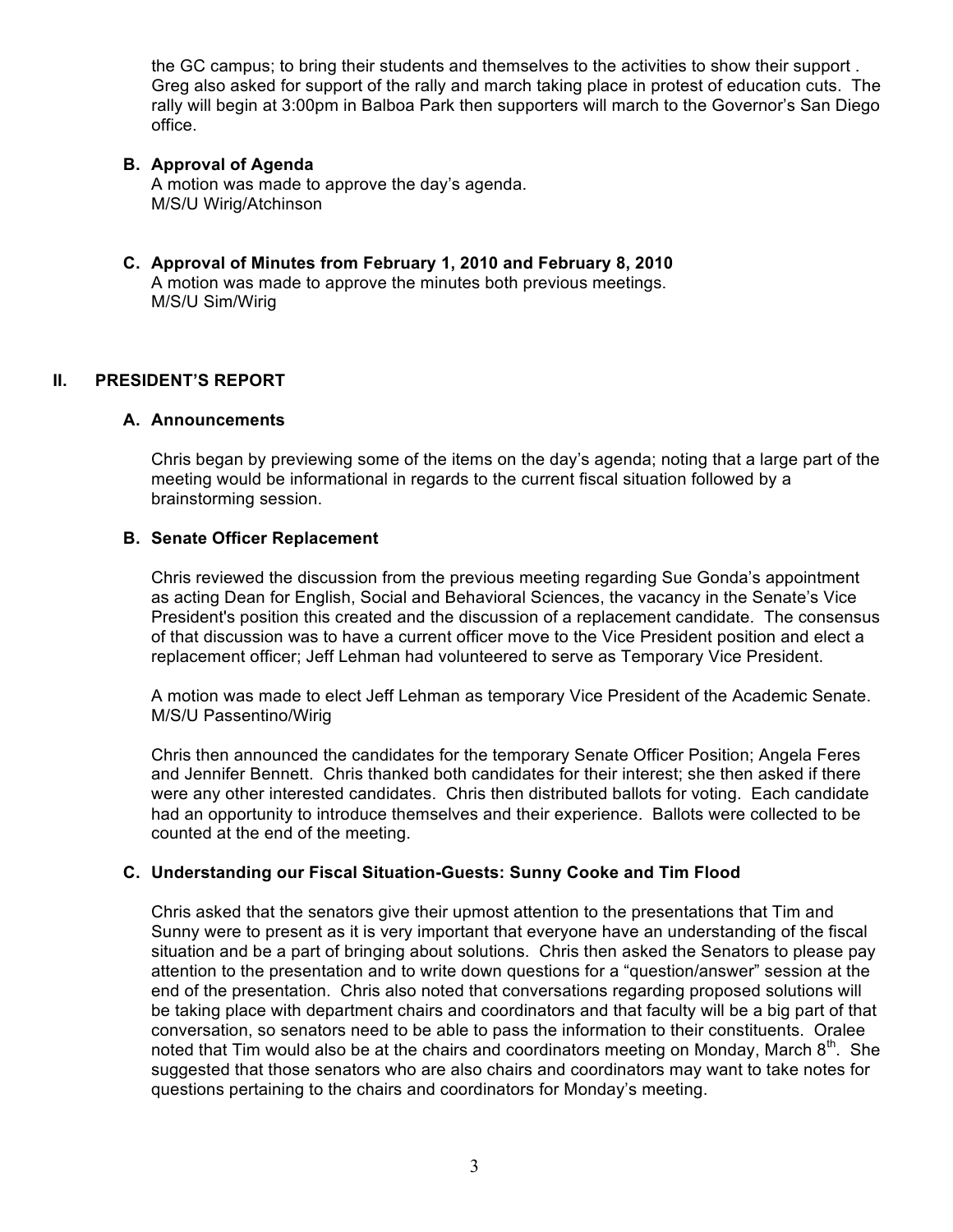Chris then introduced Tim Flood and Sunny Cooke for their presentations. The senators congratulated Tim on his recent appointment as permanent Vice President of Administrative Services. Tim began by reviewing the current budget situation. Tim gave an overview of the four different budget scenarios that GC is currently working with and noted that he would be presenting situation "A" (if GC received the same funding as last year). Tim reviewed the income and expenses for the proposed budget that result in a \$14.3 million dollar short fall for the district. Tim then reviewed some of the suggested solution options. Tim noted the budget suggestion box is open again and encouraged faculty's input. Chris noted copies of the presentation would be available to the senators. Tim explained that one part of the reduction strategy for the deficit would be to look at section reductions. Tim then reviewed the process that GC used to determine how many sections GC would need to further reduce. Tim explained that GC was currently 1,942 FTES (full time equivalent students) over what the state will fund. After including 5% for possible growth funds and improved efficiency (625 FTES) and the 50% reduction of summer sections (608 FTES) a reduction of 707.5 FTES is still needed. Tim then explained to reduce 707.5 FTES there would need to be a reduction of 202 sections for 2010- 2011 in addition to the summer reduction. Tim explained that GC is continually reacting as the state makes changes and for 2010-2011 is trying to stay ahead of those changes by reducing Summer sections and spreading the other reductions over both Fall and Spring (approximately 100 sections per semester).

Tim explained that serving the large number of students over our funded FTES amount impacts many areas on campus including student services, counseling, and utilities (i.e. water, electric, etc.) and by reducing the number of sections GC can better serve students that are here. Tim noted the "ugly" truth and impact of the State budget crisis for GC is that for 2009-2010 and 2010-2011GC will have cut 794.5 sections an 18% reduction. Chris then opened the floor for questions for Tim. A few questions were entertained and it was again noted that a copy of the PowerPoint presentation would be available for the senators. Chris advised the senators to be cautious when looking at the numbers presented and understand they are estimates as the state is continually changing the numbers involved and making adjustments.

Sunny explained that the fiscal situation was bad: GC had approximately 4000 students left on waitlists this past year. In addition, GC will have to "squeeze out" an additional 1400 students, and in June there will be an entire graduating class of students who GC may not be able to be serve. Sunny made the point that GC may likely not be able to serve its community needs or the demands that are in front of it. The state has created this situation by not funding education. Sunny explained that GC, much like the state's other 111 Community Colleges, is only going to be able to focus on three items of its broad mission as a community college - Transfer/General Education, Career Technical Education/Workforce Development and Basic Skills. Sunny explained that GC is down to required courses for those areas and is likely unable to offer multiple elective courses and now needs to look at offering those courses staggered to allow students to receive degrees in a reasonable amount of time. Sunny urged chairs to look at courses and if they do not fit into the "three" areas right now than we don't have the luxury of offering them. Sunny noted that the discussions needed to become much broader, departments need to talk to each other regarding course selections and keep informed of the job market, we need to have more effective sequencing of course offerings and stagger electives. We also need to consider which of our courses might be offered as fee-based classes. Sunny then opened the presentation for discussion. One item discussed was the overlap of adult education offerings and community college offerings. Sunny noted that the Education Master Plan is starting to be discussed and that is one item that needs to be addressed, specifically where to best have some of those offerings. Another item discussed was basic skills and the success rate of the programs. Chris noted that much of that information is covered in the CLASS Initiative pre-board meetings and encouraged the senators to attend those. Some ideas that came out of this discussion were: broader discussions regarding staggering offerings among area community colleges, fee-based courses, extension courses, limit overload, bank more than 1.0 LED, recruit more international students. It was asked what the projected savings were for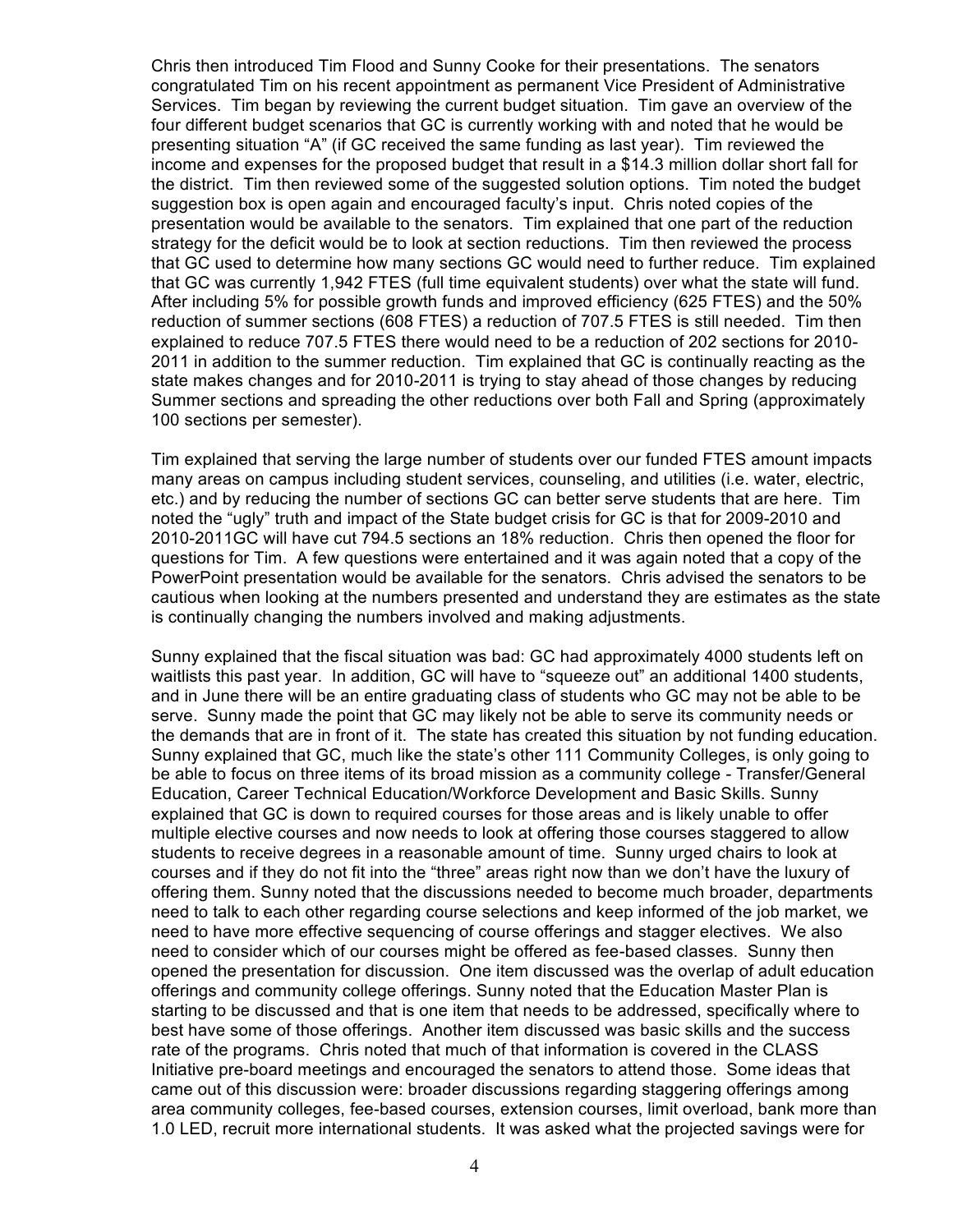section cuts; Tim noted approximately \$3000.00 per section. Sunny encouraged faculty to participate in the discussions with their department chairs and coordinators regarding sections cuts. She also acknowledged this was a difficult task for all and asked that if anyone had more questions or concerns to please contact her or Tim.

#### **III. COMMITTEE REPORTS**

None

#### **IV. ACTION ITEMS**

None

#### **V. INFORMATION ITEMS**

#### **A. ASCCC Resolution 4.03-Response to AB 440: "Transfer Degree"**

Chris began by reviewing Resolutions 4.02, 4.03, and 4.04 that were presented at the fall Academic Senate for California Community Colleges (ASCCC) plenary session. Chris explained that these resolutions were presented in response to AB 440, an Assembly Bill that would put Transfer Degree requirements into the Education Code. Chris explained Resolution 4.02 was passed at the Plenary, but both 4.03 and 4.04 were referred to the Executive Committee (EC) for further explanation and clarity to be represented at the Spring Plenary. Chris explained that Resolution 4.02 was in opposition of any legislation in regard to degrees and stated that community college degrees should remain under the control of the local California community colleges and Governing Boards. Chris further explained that AB 440 was set aside, but new legislation SB 1440 is being presented and deals with the same issue; putting Transfer Degrees into statute. The EC of the State Academic Senate is concerned that this legislation will be presented before the next plenary session and has asked that local senates please take a look at the resolutions that were referred and give their input and indication of whether they support either resolution. The concern regarding this situation is that the ASCCC would be moving forward and acting on a resolution outside of the normal processes. Much discussion occurred regarding both the legislation itself and the ASCCC processes. Motion was made to move Resolution 4.03 from information to an action item. Chris informed the body that a 2/3 majority was required for this action to take place.

#### M/S/U Milroy/Atchison

Clarification was made that the EC would like to move Resolution 4.03 forward by a "straw vote." It was clarified that if 4.03 was approved it would require that local colleges remove their "local" graduation requirements when offering a Transfer Degree. A motion was made to support Resolution 4.03.

#### M/S Davies-Morris/Milroy

Discussion occurred regarding the restriction this would place on local colleges and the value of transfer degrees. Chris then called for the vote.

Motion failed by majority vote. 5 in favor 4 abstained

#### **B. BP 1200-District and College Mission Statements**

This item will return as an action item at the next meeting.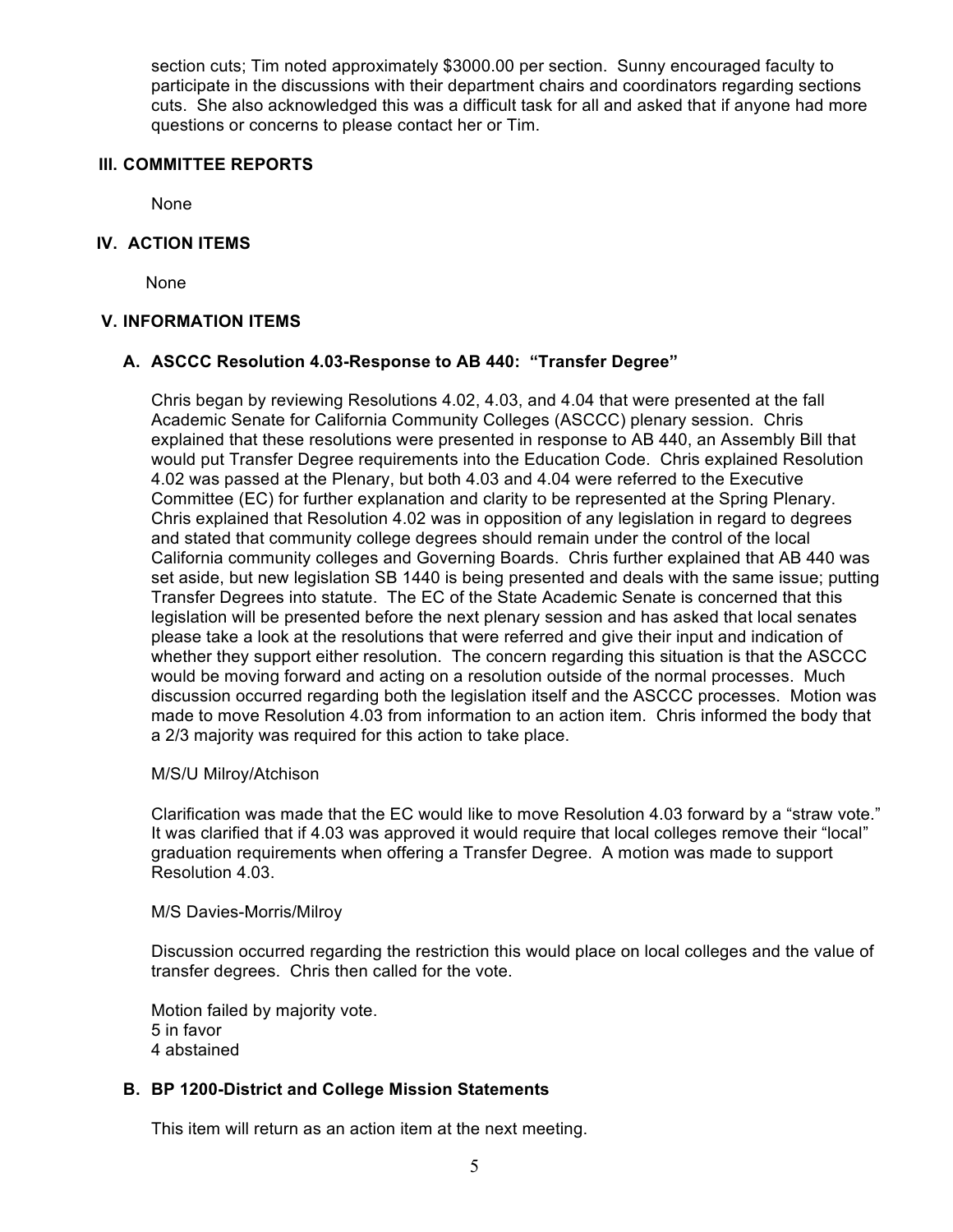#### **C. BP/AP 3900- Political Activity**

This item will return as an action item at the next meeting.

Meeting Adjourned at 12:30pm Next meeting is scheduled for March 15, 2010.

CH: rw

The Academic Senate minutes are recorded and published in summary form. Readers of these minutes must understand that recorded comments in these minutes do not represent the official position of the Academic Senate. The Academic Senate expresses its official positions only through votes noted under "Action."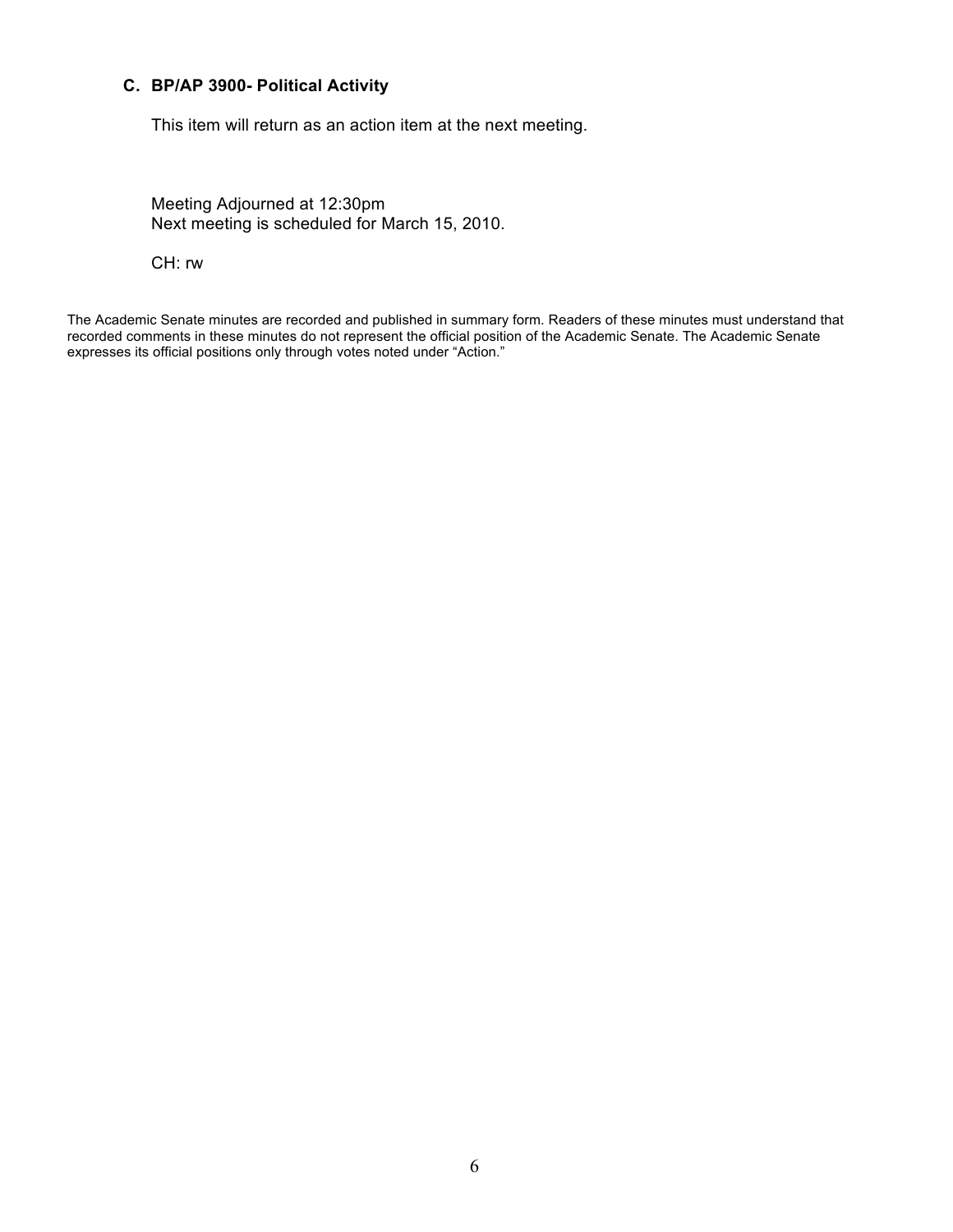**Action Item – March 15, 2010**

#### **Attachment #1**

## **BP 3900 Political Activity**

Reference: *Education Code Sections 7054, 7056; Government Code Section 8314*

Adoption Date: April 15, 2003

Members of the Board and employees shall not use District funds, services, supplies, mailboxes, or other equipment to urge the passage or defeat of any ballot measure or candidate, including, but not limited to, any candidate for election to the Governing Board. The term "equipment" is intended to include, but is not limited to mailboxes procured at taxpayer expense.

This policy prohibits political activity as described above during an employee's working hours, but shall not be construed to prohibit an employee from urging the support or defeat of a ballot measure or candidate during nonworking time.

Initiative or referendum measures may be drafted on an area of legitimate interest to the District. The Board may by resolution express the Board's position on ballot measures. Public resources may be used only for informational efforts regarding ballot measures. *(Moved from BP 2716)*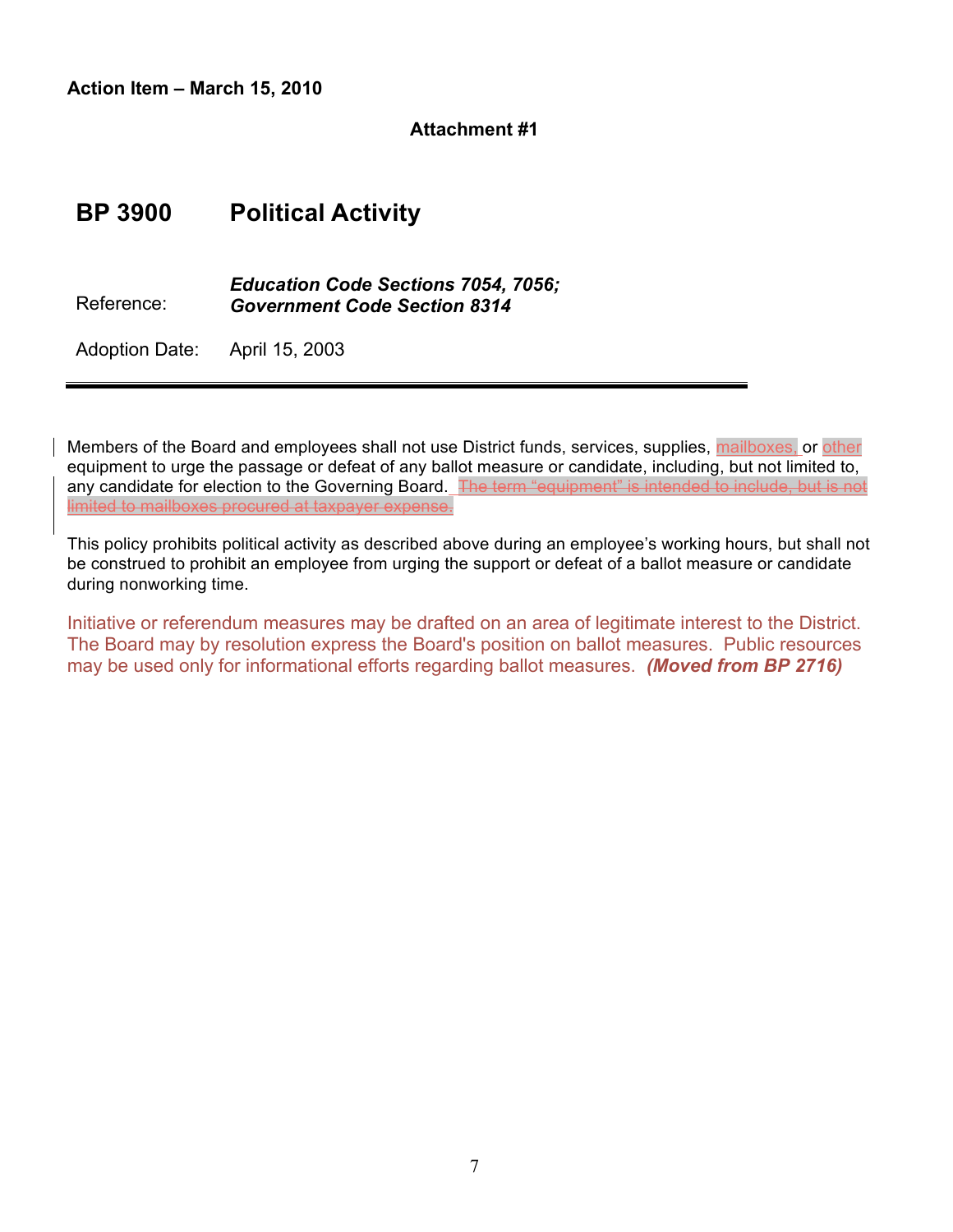## **AP 3900 Political Activity**

Reference: *Education Code Sections 7050 et seq., 7054, 7056, Government Code 8314*

Date Issued:

No restriction shall be placed on the political activities of any Board Member or employee of the District except as provided in board policy and these procedures.

No District funds, services, supplies, mailboxes, or other equipment may be used to urge the support or defeat of any ballot measure or candidate, including but not limited to any candidate for election to the Governing Board. The term "equipment" is intended to include, but is not limited to mailboxes procured at taxpayer expense.

District resources may be used to provide information to the public about the possible effects of a bond issue or other ballot measure if both the following conditions are met:

- The informational activities are otherwise authorized by the Constitution or laws of the State of California; and
- The information provided constitutes a fair and impartial presentation of relevant facts to aid the electorate in reaching an informed judgment regarding the bond issue or ballot measure.

Any administrator or Board member may appear before a citizens' group that requests the appearance to discuss the reasons why the Board called an election to submit to the voters a proposition for the issuance of bonds, and to respond to inquiries from the citizens' group.

An officer or employee of the District may solicit or receive political funds or contributions to promote the support or defeat of a ballot measure that would affect the rate of pay, hours of work, retirement, civil service, or other working conditions of officers or employees of the District. Such activities are prohibited during working hours, and entry into buildings and grounds of the District during working hours is prohibited. Such activities are permitted during nonworking time. "Nonworking time" means time outside an employees' working hours, whether before or after the work day or during the employees' lunch period or other breaks during the day.